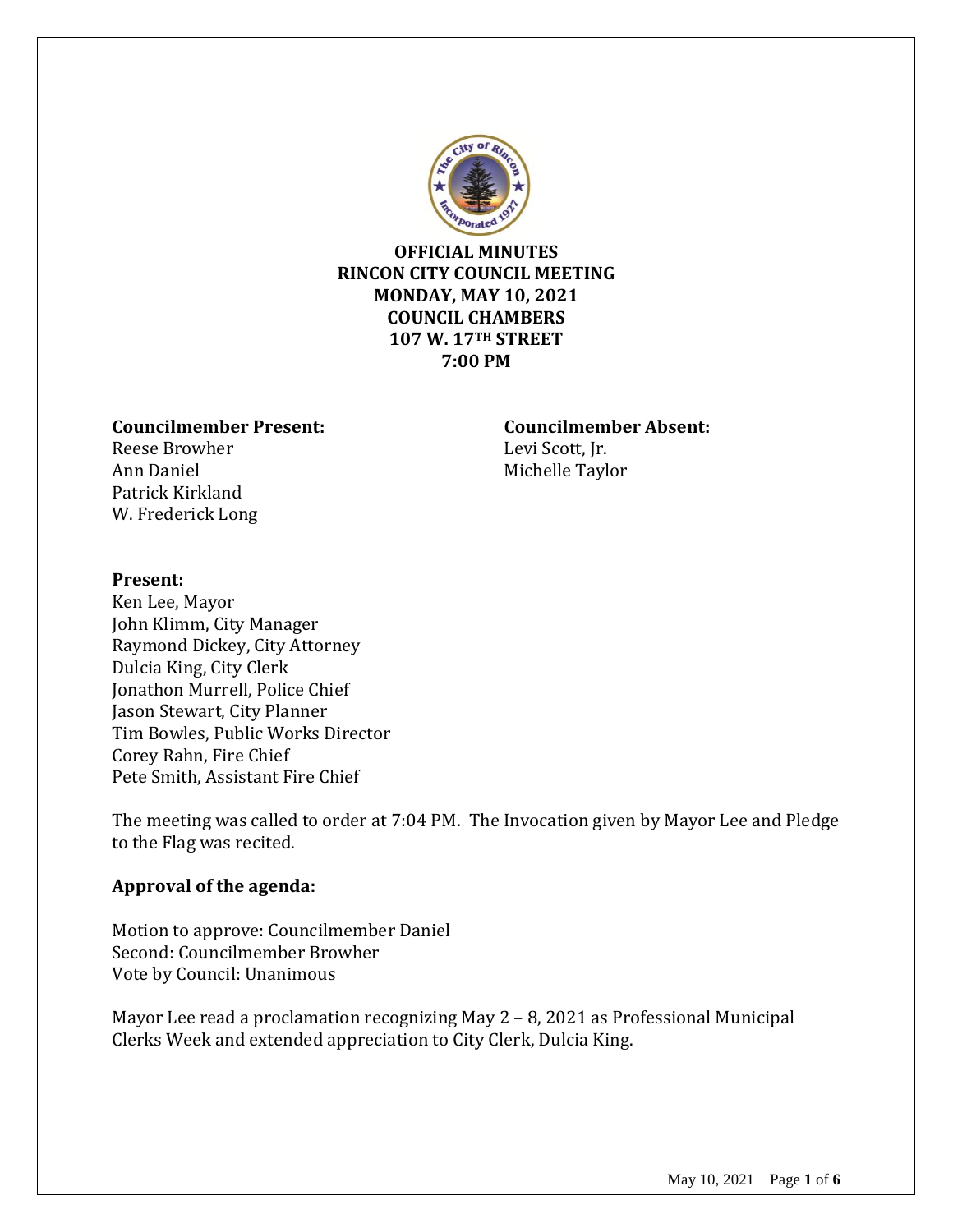# **Approval of the April 26, 2021 minutes with the following correction:**

Councilmember Daniel voted yes to table the vote for Public Hearing #1.

Motion to approve: Councilmember Long Second: Councilmember Daniel Vote by Council: 3 yes votes, Councilmember Browher abstained

# **Public Hearing**

*Turn meeting over to public hearing officer, Raymond Dickey:*

Open public hearing: 7:11 PM

**Public Hearing on proposed amendment to the City of Rincon Ordinances to add a new zoning district designation, Corridor Overlay (C.O.) District, to Section 90-182 of the Rincon City Code for the purpose of applying additional buffer standards to key corridors within the City limits. Specifically, this proposed corridor overlay district would apply to the Fort Howard Corridor from Route 21 along Fort Howard Road to the City limits with an area designated to be 500 feet from each side of Fort Howard Road.**

Jason Stewart said this was discussed some weeks back. The buffer will be 500 feet on either side of Fort Howard Road from the intersection of Highway 21 to the city boundaries. It includes a 30 foot buffer from adjacent transitional uses and 10 feet through the public right away. It also prohibits certain uses along the corridor. They did take out some language about land disturbance permit and added some language about the replanting of trees if things are clear cut.

Close public hearing: 7:13 PM

*Turn the meeting back over to Mayor Lee.*

**Vote on first reading for a proposed amendment to the City of Rincon Ordinances to add a new zoning district designation, Corridor Overlay (C.O.) District, to Section 90- 182 of the Rincon City Code for the purpose of applying additional buffer standards to key corridors within the City limits. Specifically, this proposed corridor overlay district would apply to the Fort Howard Corridor from Route 21 along Fort Howard Road to the City limits with an area designated to be 500 feet from each side of Fort Howard Road.**

Motion to approve: Councilmember Daniel Second: Councilmember Long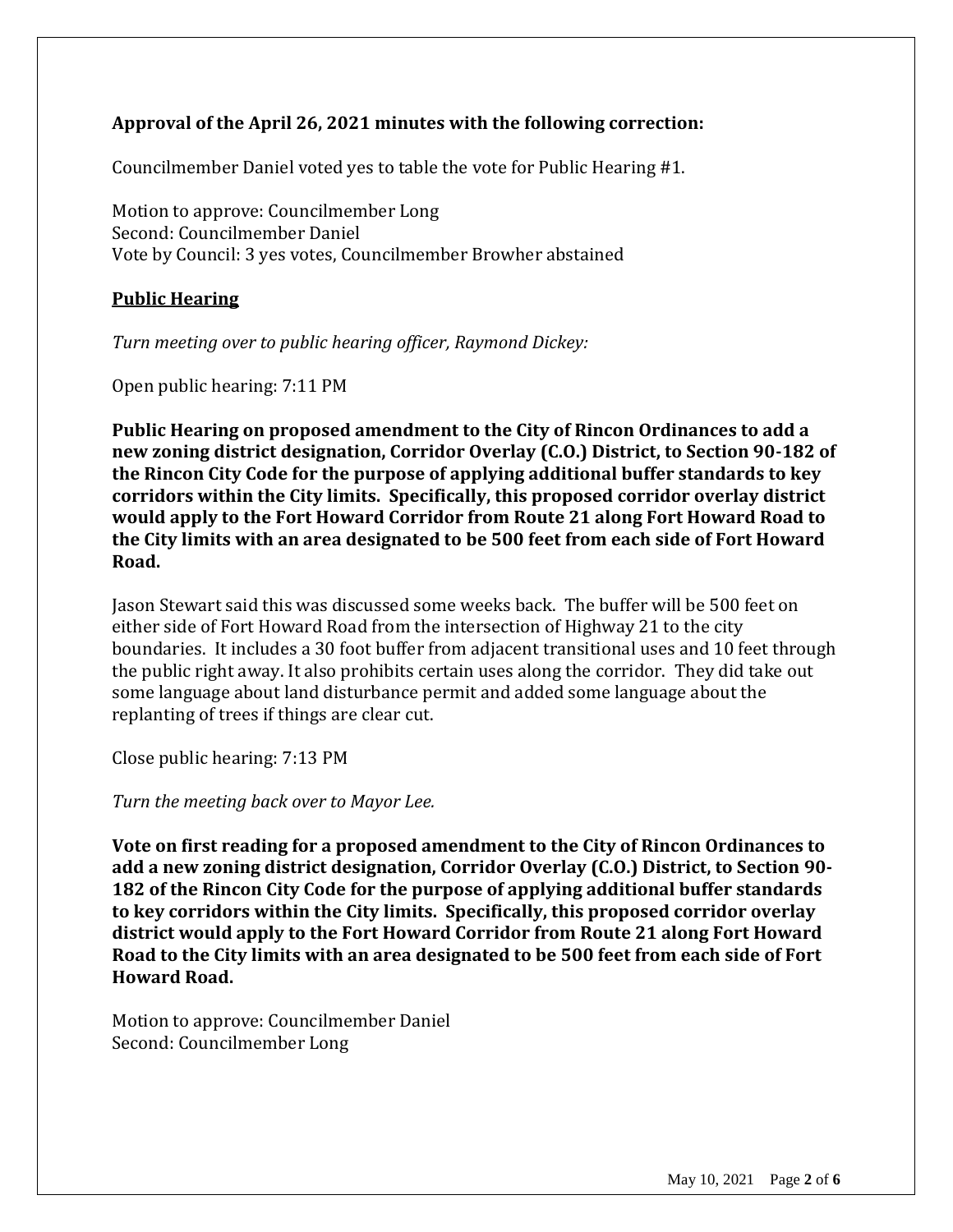Councilmember Kirkland asked was there any grand fathering for projects that have already started, Mr. Stewart said the only plans he has along that corridor is from the Gate gas station rebuild.

Vote by Council: Unanimous

# **Old Business:**

**1. First reading for a proposed amendments to the City of Rincon Ordinances Sections 78-7 Traffic and 18-52 Home Occupations and Home Business Offices to amend said ordinances related to the keeping and storing of tractors, trailers, and heavy duty vehicles for personal or business use within residentially zoned property within the City. (Tabled at the 4/26/2021 meeting)**

Remove from the table: Daniel Second: Councilmember Long Vote by Council: Unanimous

Mayor Lee said there has been much discussion on this. This is the first reading and if it is approved, what he would propose is to try to accommodate the folks that will be affected by this ordinance. He said we have wrestled with this for some time; he proposes that the second reading go on the August 9th agenda. This will give the people that are affected 90 days to make some accommodation for their current situation.

Motion to approve: Councilmember Long Second: Councilmember Browher Vote by Council: Unanimous

#### **New Business:**

**1. Second reading for a proposed amendments to the City of Rincon Ordinances Sections 90—361 Definitions and 90-176 Residential to amend said ordinances related to buildability, development units, and to add a definition of "developable land" to the Ordinance and also to amend the development standards related to lot buildability in residential zoning districts within the City.**

Motion to approve: Councilmember Long Second: Councilmember Daniel Vote by Council: Unanimous

#### **2. First Baptist Church of Rincon requests a Special Events Permit for June 3, 2021.**

Laurie Sowers and Cindy Martin were present. They would like to have a farmers market in the church parking lot on June  $3<sup>rd</sup>$  and also consider doing it another one on June  $26<sup>th</sup>$ . It will be free for the vendors and there is much interest. Mayor Lee said it could spark something he has thought about, we have property in the City that is not being utilized and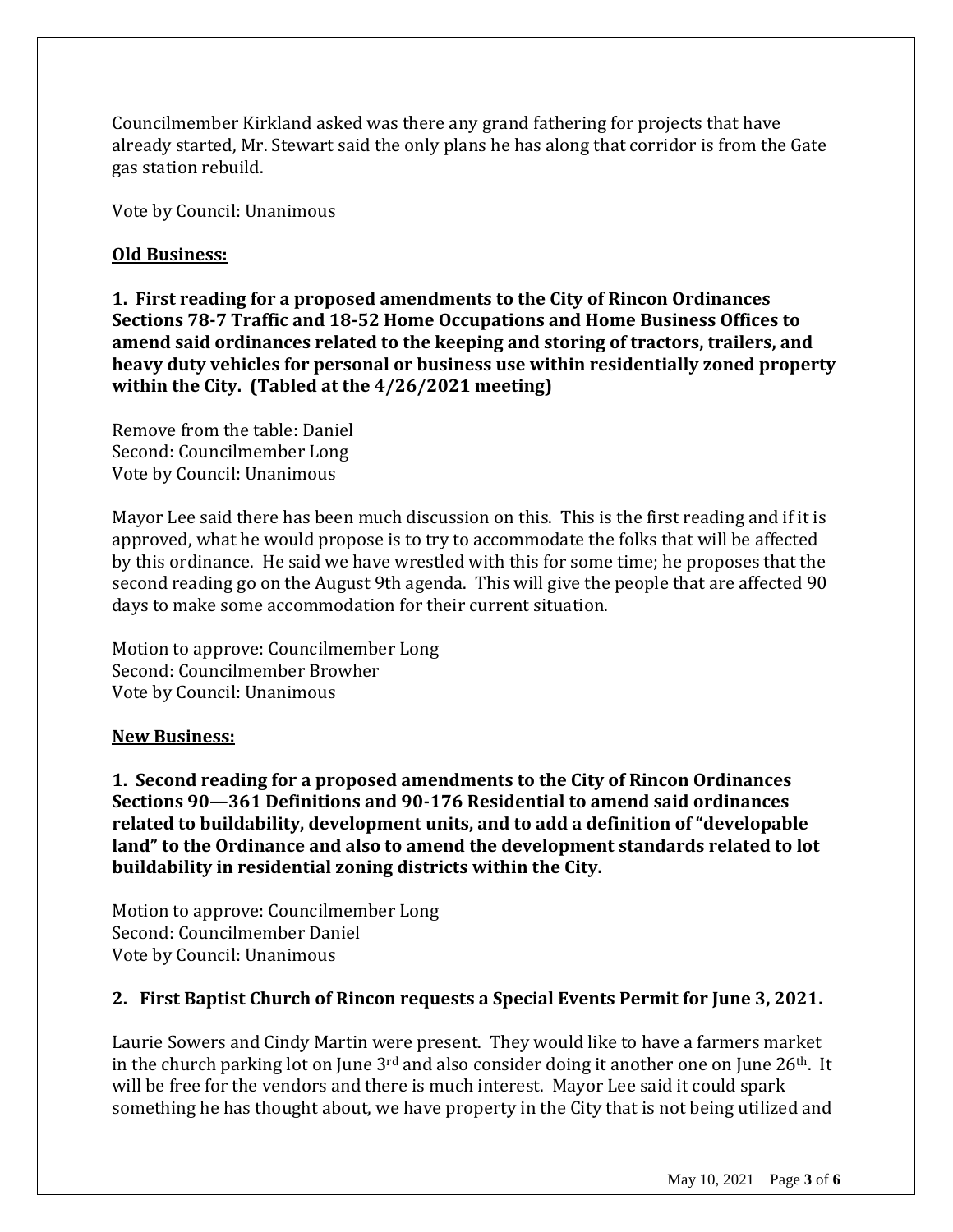he has always thought it could be a Farmer's Market on the weekends. Councilmember Daniel made a motion and Councilmember Browher seconded. Mayor Lee asked about waiving the permit fees. Both motions were amended to include waiving the special events permit fees for June 3rd and 26th.

Motion to approve: Councilmember Daniel Second: Councilmember Browher Vote by Council: Unanimous

**3. Vote on a request filed by Tractor Supply Company for a Site Plan Amendment located at 101 West Fort Howard Road., to remodel the interior by adding a pet clinic and wash room; exterior by adding a garden center with greenhouse along with an enclosed storage area and drive-through for pick-ups. All within the existing fence perimeter. The property is owned by Cole TS Rincon GA LLC and zoned GC (General Commercial). (Map and Parcel # R2120012A00)** 

Keith Wagner with Tractor Supply said they are doing a nationwide rephrase of some stores. They are going to add a greenhouse, feed center and drive thru line for online pickup. Councilmember Long asked how people would go in for the drive thru, Mr. Wagner said they come in the front and go out the back where a driveway will be created. Councilmember Browher asked about timeline, it will be about 12 weeks. Councilmember Kirkland asked about the retention pond, Kroger owns the retention pond. Councilmember Long mentioned traffic and said it may be something that Council needs to look at.

Motion to approve: Councilmember Long Second: Councilmember Daniel Vote by Council: Unanimous

## **4. Request approval to purchase 30 grinder pumps from Grainger in the amount of \$26,856.60. LI #507.4325.522259**

Mr. Bowles said this is the routine request for inventory.

Motion to approve: Councilmember Browher Second: Councilmember Kirkland Vote by Council: Unanimous

# **5. Request approval of an Ordinance to amend the City of Rincon Retirement Plan.**

Mr. Klimm said for many years the City has been part of Georgia Mutual Association retirement plan. Almost 300 entities are part of the plan that was created in 1965. He has reviewed this and the actuarial has been completed.

Motion to approve: Councilmember Daniel Second: Councilmember Kirkland Vote by Council: Unanimous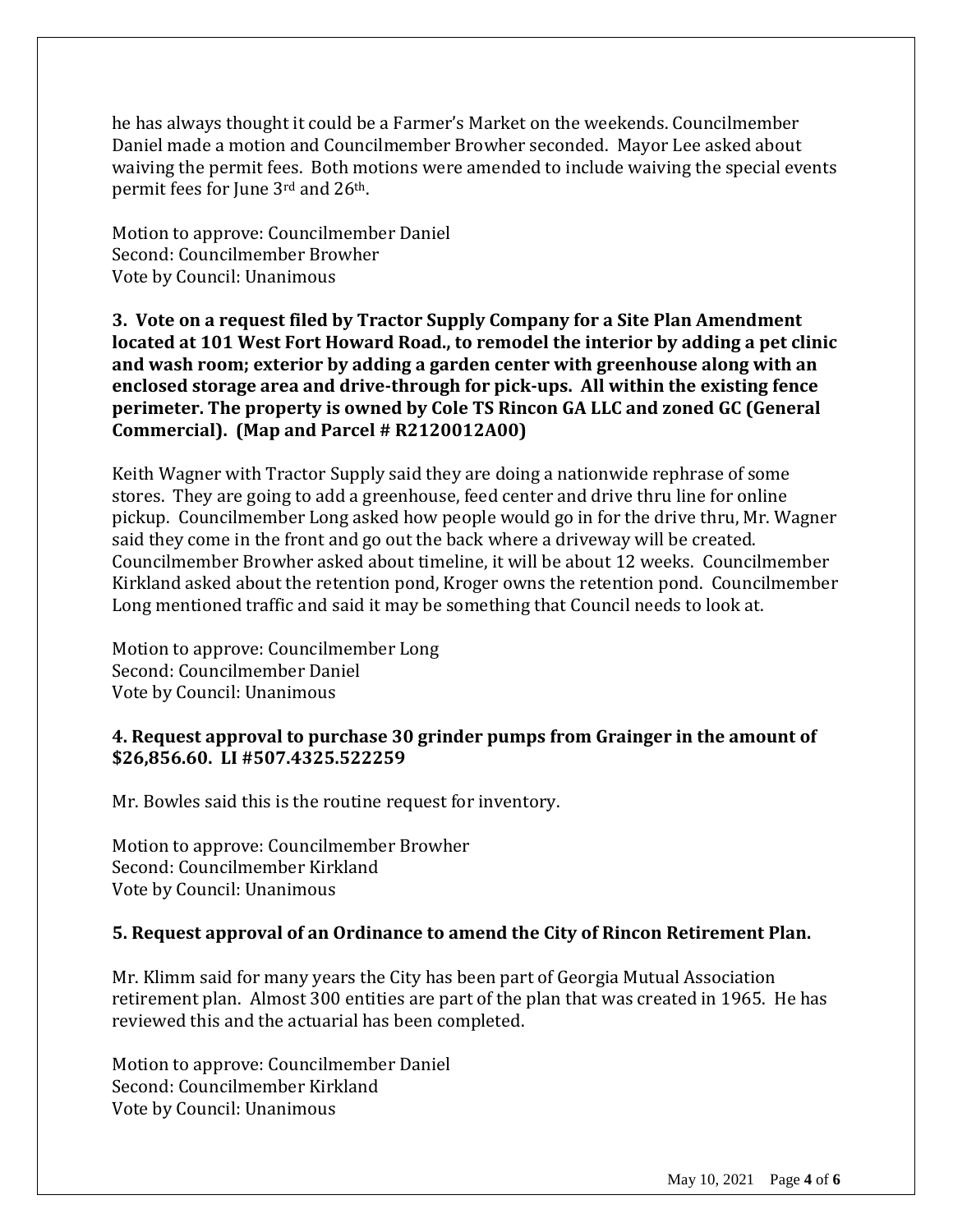# **6. Discussion of Freedom Rings in Rincon event/Parade.**

Mayor Lee said when they talked about this in workshop and they were trying to select a date for Freedom Rings he mentioned there was a group that was interested in getting the parade going again. He was thinking fireworks closer to the 4th of July, however there are some other thoughts about the date, timing, and coordination of the two events. Susie Davis with Effingham Heroes was present, to talk about the parade. Mrs. Davis said the plan is to have a parade and come up with a route that will dump it into Freedom Park so the parade and festival will be tied together. But with it being held on July  $2<sup>nd</sup>$  which is a Friday they can't do a parade on a Friday. Years ago we used to do it on the July 4th weekend but people were leaving town, attendance went up when we did it the weekend before. It they did it on June  $26<sup>th</sup>$  she thinks the attendance would be better. The line up will be 10:00AM, step off at 11:00 AM and end at Freedom Park. Mr. Klimm said he spoke with Mike Osborne and he said he looks forward to working with Mrs. Davis and is fine with the 26<sup>th</sup>. Mayor Lee said he appreciates Mrs. Davis bringing the parade back. Chief Murrell said they are looking at a different route, line up will start at Compassion Christian, down Fort Howard Road, across Highway 21, left at Brentwood Drive, right on Prosperity Drive to Freedom Park. Councilmember Browher asked how much time will we need to get the route approved by GDOT, Chief Murrell said he is not sure. Mayor Lee asked if we move forward tonight can they start with the approval process, yes.

# **7. Administrative Reports:**

**City Manager** – Mr. Klimm said they are finally getting back with the Georgia City Managers Association and he will be going to the annual meeting next week; he would like a workshop Monday, June 7 at the golf course and then tour the Waste Water Treatment Plant.

**Fire Department** – Chief Rahn said he has employment and building issues that he would like to discuss in a workshop.

**Building/Zoning Dept.** – Mr. Stewart said they are doing a little renovation in his office. They are adding a service window and hope to be finished in the next week or two.

**Mayor and Council** – Councilmember Browher asked about the damaged road on Middleground and 7th Street, Mr. Bowles said they will do a temporarily patch. It will be fixed when they pave Middleground Road; Mayor Lee reminded Council about the countywide SPLOST meeting,

## **8. Executive session to discuss personnel, pending litigation, attorney client privilege, and real estate.**

No executive session